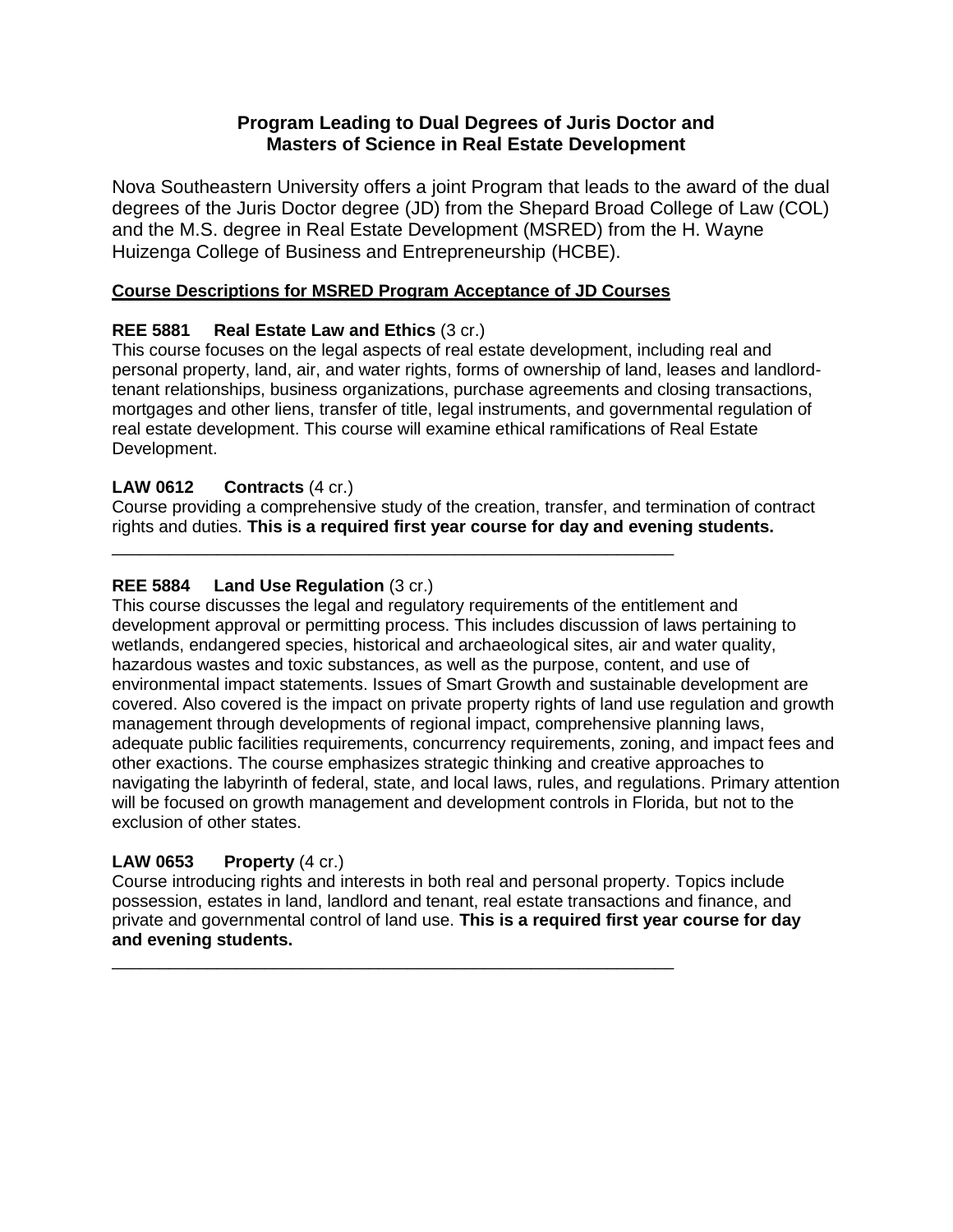### **REE 5866 – Real Estate Special Topics** (3 cr.)

An in-depth treatment of a current area of special concern or interest within the field of real estate development. May be repeated for credit if topics change.

# **LAW 0662 Legal Research and Writing I** (3 cr.)

Course integrating legal theory with practice, professionalism, and technology in a transactional setting. LRW I combines instruction in legal research, writing, and analysis with other practical lawyering skills while focusing on predictive legal analysis. Case files are used to develop problem-solving strategies, conduct legal research, draft legal memoranda, and negotiate a settlement of a transactional case. **This is a required first year course for day and evening students.**

\_\_\_\_\_\_\_\_\_\_\_\_\_\_\_\_\_\_\_\_\_\_\_\_\_\_\_\_\_\_\_\_\_\_\_\_\_\_\_\_\_\_\_\_\_\_\_\_\_\_\_\_\_\_\_\_\_\_\_

# **Course Descriptions for JD Program of MSRED Courses:**

#### **REE 5862 – Real Estate Market Analysis** (3 cr.)

This course provides an introduction and knowledge of the functioning of various urban real estate markets, land development, residential single and multifamily, office, retail, industrial, and resort-recreational properties. Students are introduced to the use of research, techniques and quantitative methodologies for accurate measurement of demand for real estate products and specific projects. The course provides students with current approaches to performing sophisticated real estate market studies by acquainting them with standard practice modern market research methodologies and computerized market analysis packages for site and project-specific levels.

#### **REE 5864 – Real Estate Development Software** (3 cr.)

Students will be trained to use ARGUS Enterprise software which is used by appraisers, brokers, developers, managers, investors, lenders and other real estate professionals to make better and more informed decisions. The software uses a lease by lease approach to building cash flows and valuations so that property models have greater precision and clarity.

Students will also be trained to use ARGUS Developer which is an established real estate feasibility software program in use by thousands of owners, commercial developers, home builders, land developers, agents and financial institutions throughout the world. It combines feasibility with sensitivity analysis and a powerful discounted cash flow model that is a flexible, consistent and stable platform. Executive level views of single and multi-phased projects allow changes to be assessed instantly. The finance component provides for detailed debt and equity financing and advanced waterfall profits for precise deal structuring.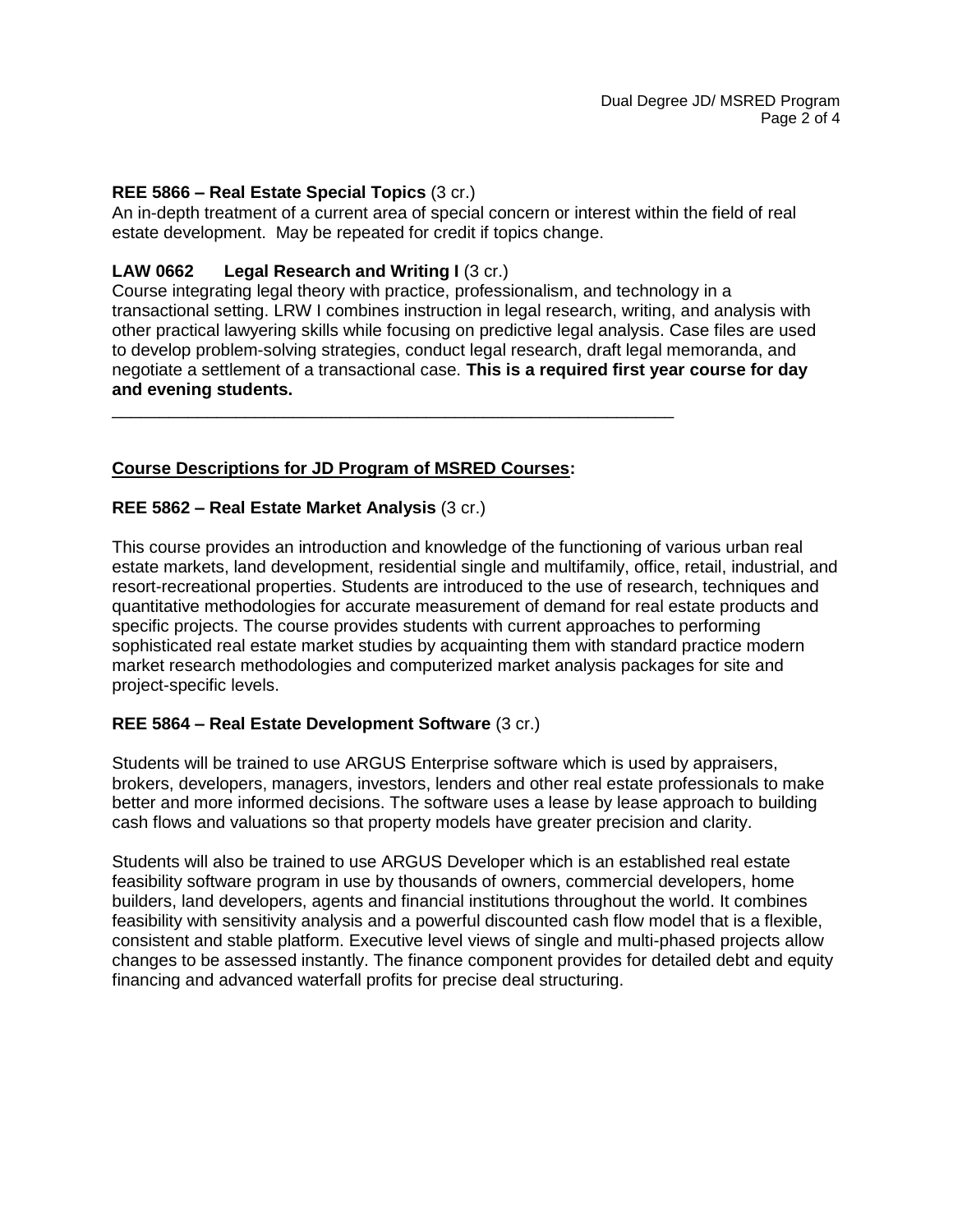### **REE 5865 – Real Estate Construction Principles** (3 cr.)

This course examines topics related to commercial construction materials and methods, green buildings, and project management for commercial investment real estate.

### **REE 5868 – Real Estate Development ePortfolio** (1 cr.)

The collection of electronic artifacts assembled and managed by MSRED students and placed on the Web. Such electronic artifacts may include class projects, term papers, spreadsheets, images, multimedia, blog entries, and hyperlinks. E-portfolios are both demonstrations of MSRED student's coursework and abilities that can be maintained dynamically over time.

# **REE 5878 Real Estate Development Process: Part I** (3 cr.)

This course focuses on the initial stages of the real estate development process. Course materials, lectures, and cases provide a comprehensive examination of the nature and current state of the development process including market analysis, acquisitions, discounted cash flow analysis, financial feasibility, pro forma building, the use of debt and equity, site selection, due diligence, and interrelationships of the functional components of the process to each other.

# **REE 5879 Real Estate Development Process: Part II** (3 cr.)

This course focuses on to the remaining stages of the real estate development process. Course materials, lectures, and cases provide a comprehensive examination of the nature and current state of the development process including advanced pro forma analysis, land development, land use regulation, dealing with the public sector and the community interests, planning and design, construction management, and the life cycle of projects.

#### **REE 5880 Real Estate Finance** (3 cr.)

This course provides an introduction to real estate financing principles and practices. The class begins with an introduction to time value of money and discounted cash flow techniques. The course reviews the financing of income-producing properties and real estate construction and development projects. Sources of financing and financing techniques are presented along with mortgage underwriting and lending. The course concludes with an introduction to alternative financing methods, including joint ventures, private placements, and mezzanine structures.

# **REE 5882 Land Use Planning and Project Design** (3 cr.)

This course examines the role of planning and design in the development process as the key stage between acquisition and permitting, and its importance in the overall real estate development process. This course is designed to facilitate an understanding of the importance of site planning and product design. Project planning and design combines art and science for arranging uses of parcels of land to achieve their highest and best operational character and profitability. These disciplines involve the efforts of architects, planners, designers, landscape architects, and others in a coordinated effort.